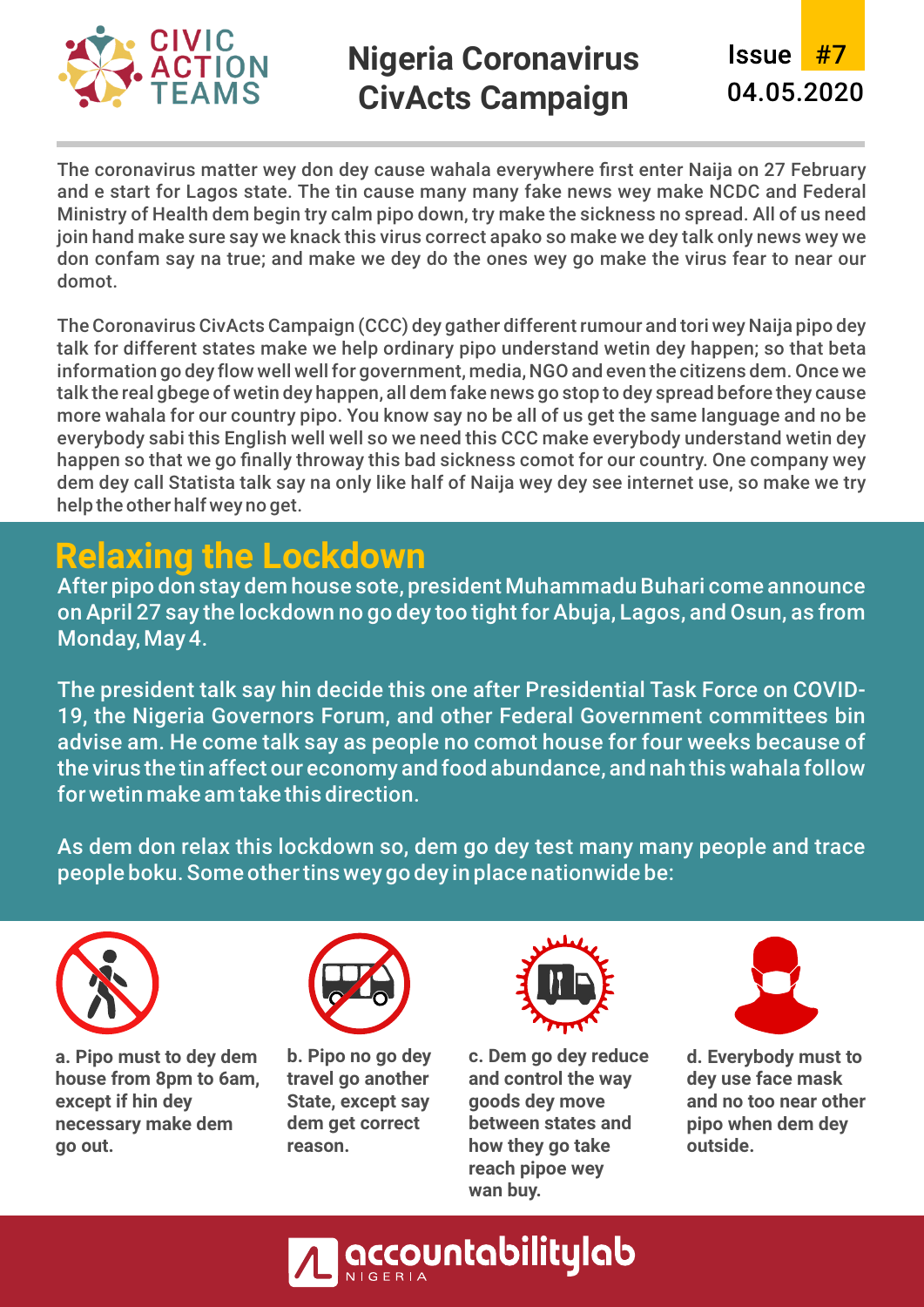But all these things no concern pipo wey dey Kano as the president don announce on April 27 sey make dem no comot their house for two weeks. NCDC come talk sey e get some other tins wey we need do make we no dey spread the virus:



**1. Make pipo no dey gather more than 10 outside offices.**



**2. Make pipo no gather for church or mosque.**



**4. Make business pipo and office pipo get soap, tap water or sanitizer for where dem dey operate.**



**5. E compulsory make dem dey check pipo temperature for public places.** 



**3. Pipo no fit travel comot country, except say na very important flight.**



**6. Make dem control how pipo dey take enter market and where business dey.** 

If NCDC no announce say COVID-19 don reach my area, I fit gather pipo or go where pipo gather.

# **YEYE TORI (a) VS P TRUE TORI**

NCDC dey test pesin first before dem know if dem don get COVID-19. Dem no fit know if pesin get the virus if dem never test am. So, nobody fit know if pesin don bring the virus come your area until hin start to dey show symptoms sey hin get am. The best thing you fit do for yourself if you no wan get the virus na to make sure say you dey safe, and no too dey near pipo.

If I begin to dey show symptoms of coronavirus, the best way na to go hospital.

The best thing wey you fit do if e dey do you like you don catch the virus na to call 112, 080097000010 or any other emergency number wey dey for your State. You fit call your healthcare provider make hin guide you. E dey important make you no comot house at all, so you no go give other pipo the virus.

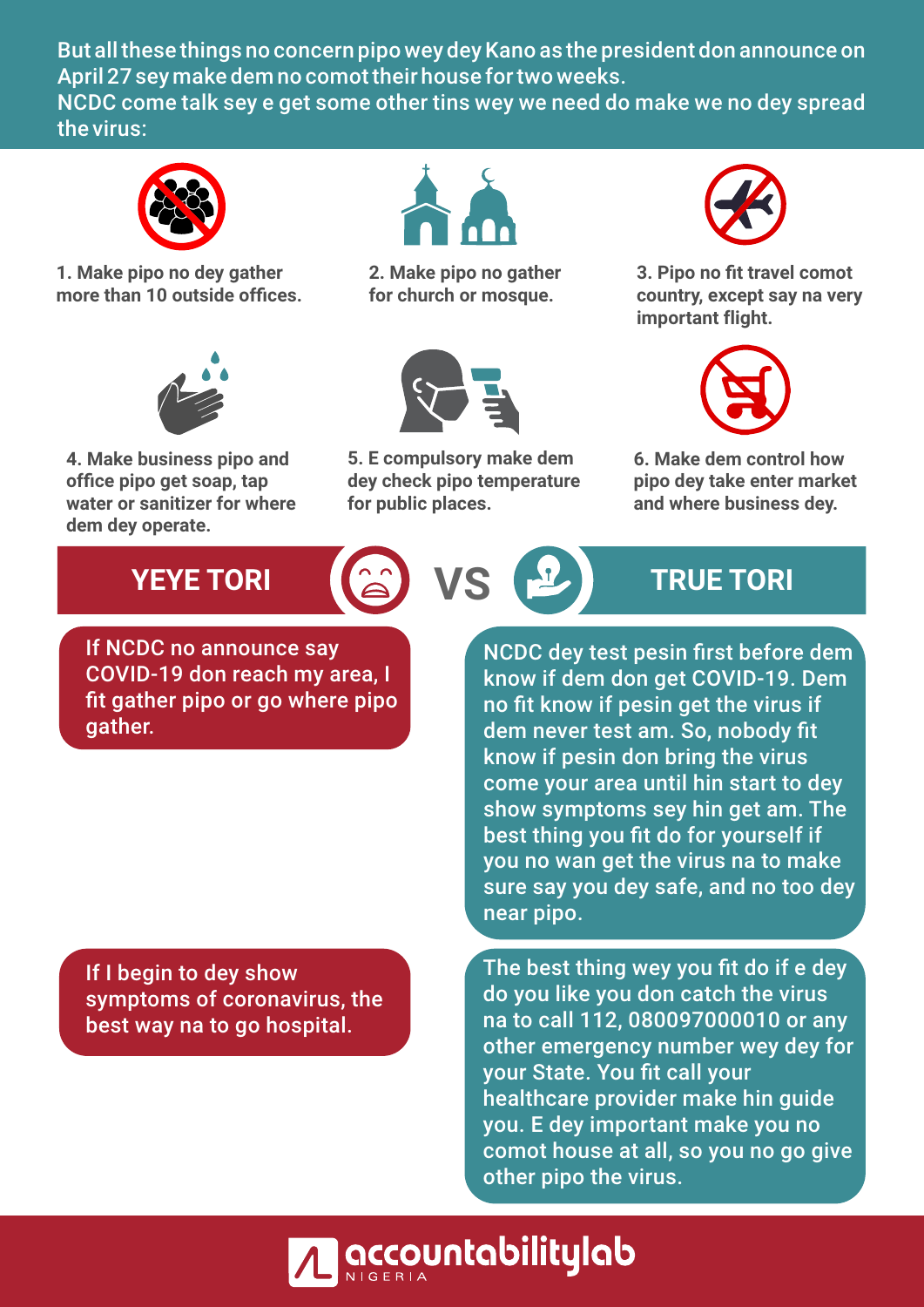# **YEYE TORI TRUE TORI**

Since Federal Government don relax the lockdown, e mean say coronavirus don dey comot Naija. E no need make we no near pipo again.

Because dem wan relax the lockdown for Lagos, Abuja, and Ogun no mean say the virus don dey comot our side. E better make you dey safe, dey clean, and no too dey near pipo for outside.

You no go get coronavirus if you no fit spell am.

COVID-19 na virus wey dey spread when pipo dey contact person wey don already get am or touch the place wey don dey contaminated with pesin cough water. All the yeye tori wey pipo dey talk no concern the virus at all.

The virus no fit spread if you drink two spoon of palm oil.

Dem never verify sey palm oil dey prevent or cure the virus. The best way to prevent am na to dey your dey and no too near pipo for outside.

### **The COVID-19 mata as e dey for Kano State**

President Muhammadu Buhari don talk sey make Kano pipo no comot dem house for two weeks; he promise say him go send them everything wey dem go need make the virus no spread to other states wey near Kano. Plenty States like Plateau and Enugu don get COVID-19 cases from pipo wey bin travel come from Kano. Number of cases don rise for states like Kaduna because Kano state government bin package Almajiri children con give them.

E never tey wey Federal Government send 110 trucks wey carry rice go Kano to support the pipo wey dey lockdown. But e dey unfortunate sey plenty pipo still dey die on top one kain illness wey dem no know, and the State government talk sey no be COVID-19. The State don dey use verbal autopsies wey go make dem know the kain death wey kill these pipo; but hin no fit show if na COVID-19 true true cause am as test no dey.